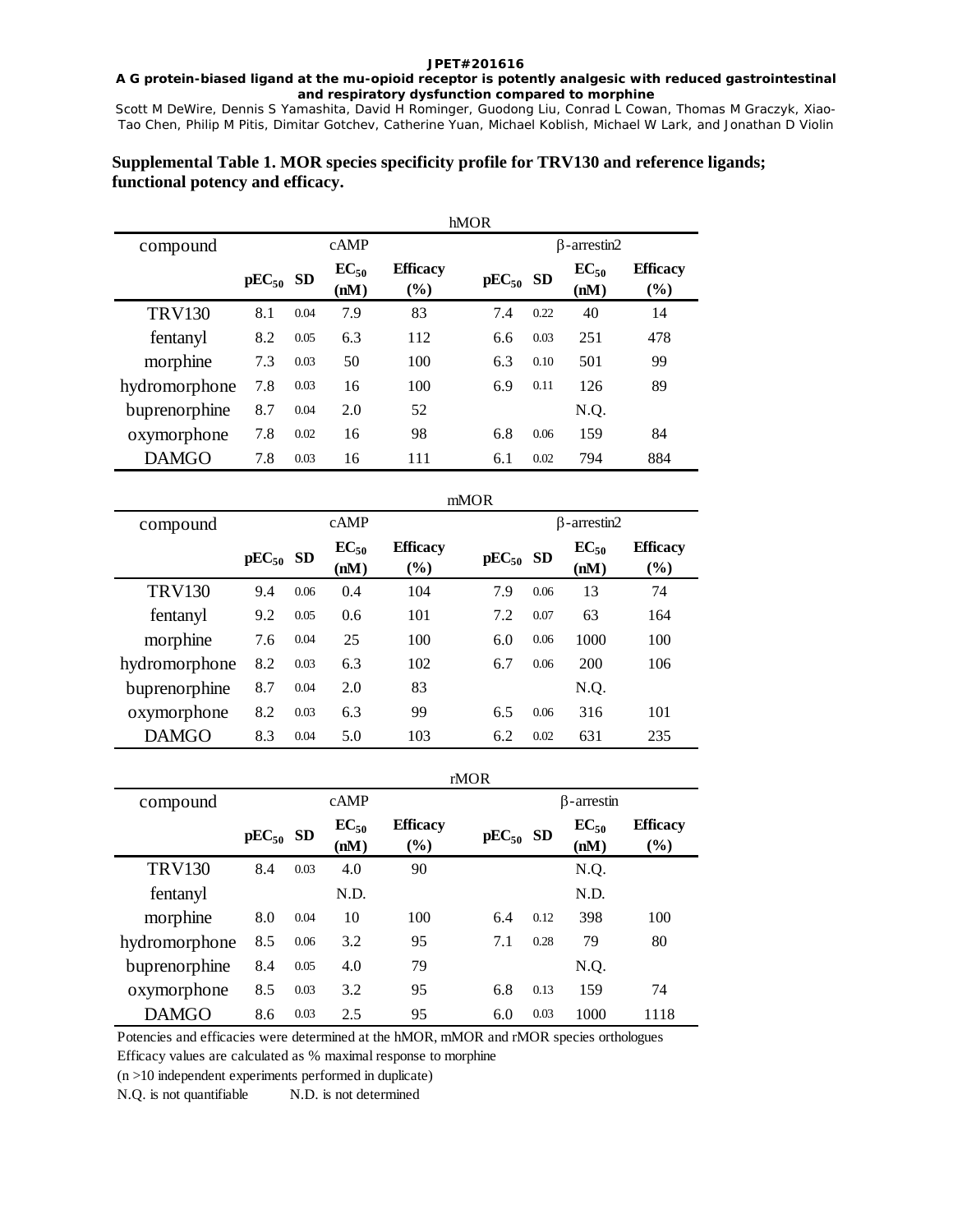# **A G protein-biased ligand at the mu-opioid receptor is potently analgesic with reduced gastrointestinal and respiratory dysfunction compared to morphine**

Scott M DeWire, Dennis S Yamashita, David H Rominger, Guodong Liu, Conrad L Cowan, Thomas M Graczyk, Xiao-Tao Chen, Philip M Pitis, Dimitar Gotchev, Catherine Yuan, Michael Koblish, Michael W Lark, and Jonathan D Violin

|               | <b>THVIOR</b> |          |       |  |            |                    |            |            |  |  |
|---------------|---------------|----------|-------|--|------------|--------------------|------------|------------|--|--|
|               |               | cAMP     |       |  |            | $\beta$ -arrestin2 |            |            |  |  |
| compound      | $pEC_{50}$    | Efficacy | RAi G |  | $pEC_{50}$ | Efficacy           | $RAi\beta$ | Bias Ratio |  |  |
| <b>TRV130</b> | 8.1           | 83       | 5.24  |  | 7.4        | 14                 | 1.77       | 3.0        |  |  |
| fentanyl      | 8.2           | 112      | 8.93  |  | 6.6        | 478                | 9.61       | 0.9        |  |  |
| morphine      | 7.3           | 100      | .00   |  | 6.3        | 99                 | 1.00       | 1.0        |  |  |

#### **Supplemental Table 2. Quantification of Bias signaling.**  $h$ <sub>1</sub> $\Omega$

Efficacy values are calculated as % maximal response to morphine

(n >10 independent experiments performed in duplicate)

human mu-opioid receptor (hMOR)

Intrinsic relative activity (RAi) and Bias Ratio values are calculated as indicated in the methods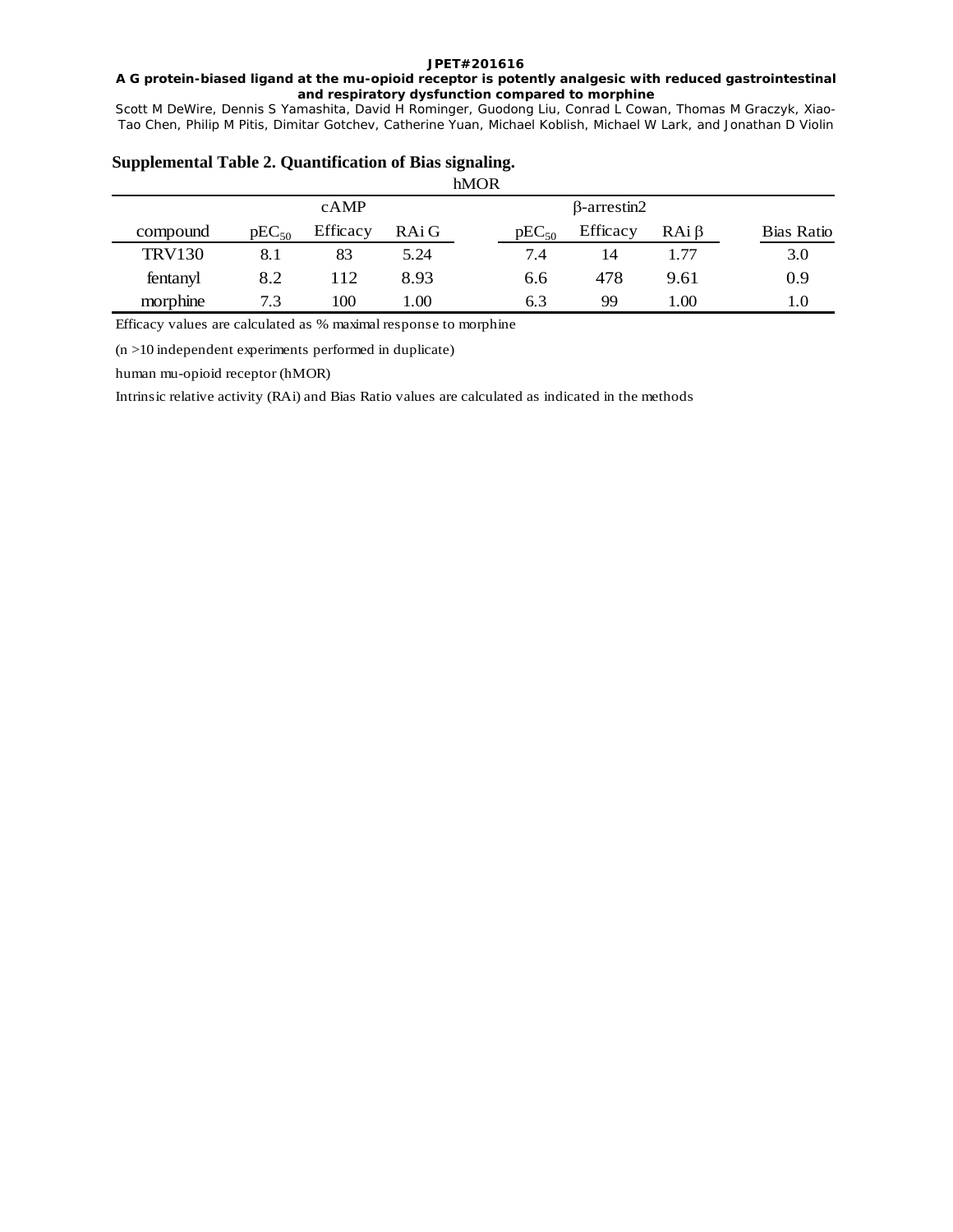### **A G protein-biased ligand at the mu-opioid receptor is potently analgesic with reduced gastrointestinal and respiratory dysfunction compared to morphine**

Scott M DeWire, Dennis S Yamashita, David H Rominger, Guodong Liu, Conrad L Cowan, Thomas M Graczyk, Xiao-Tao Chen, Philip M Pitis, Dimitar Gotchev, Catherine Yuan, Michael Koblish, Michael W Lark, and Jonathan D Violin

# **Supplemental Table 3. Kinetic parameters of TRV130 and reference opioid ligands binding to the human MOR in HEK293 cell membranes.**

| Ligand                            | $k_{on}$                                                                    | $k_{off}$ (t <sub>1/2</sub> )        | $k_{\text{off}}/k_{\text{on}}$ | Competition binding, $K_i$ |
|-----------------------------------|-----------------------------------------------------------------------------|--------------------------------------|--------------------------------|----------------------------|
|                                   | $\overline{X}$ 10 $\overline{S}$ $\overline{M}$ <sup>-1</sup><br>$min^{-1}$ | $min^{-1}$                           | nM                             | nM                         |
| <b>TRV130</b>                     | $15 \pm 2.8$                                                                | $0.37 \pm 0.1$<br>$(2 \text{ min})$  | $0.25 \pm 0.04$                | 6                          |
| fentanyl                          | $0.45 + 0.3$                                                                | $0.22 + 0.04$<br>$(3 \text{ min})$   | $13 \pm 10$                    | 5.7                        |
| morphine                          | $1.7 \pm 1.3$                                                               | $0.54 + 0.15$<br>$(1.2 \text{ min})$ | $6.8 \pm 4.5$                  | 6.3                        |
| naloxone                          | $24 \pm 16$                                                                 | $0.47 + 0.18$<br>$(1.4 \text{ min})$ | $0.3 \pm 0.1$                  | 7.6                        |
| $[$ <sup>3</sup> H]diperenorphine | $2.7 \pm 0.3$                                                               | 0.09<br>$(7.3 \text{ min})$          | $0.3 \pm 0.03$                 | $0.4*$                     |

 $*$ Affinity ( $K_d$ ) constant derived from independent direct radioligand saturation studies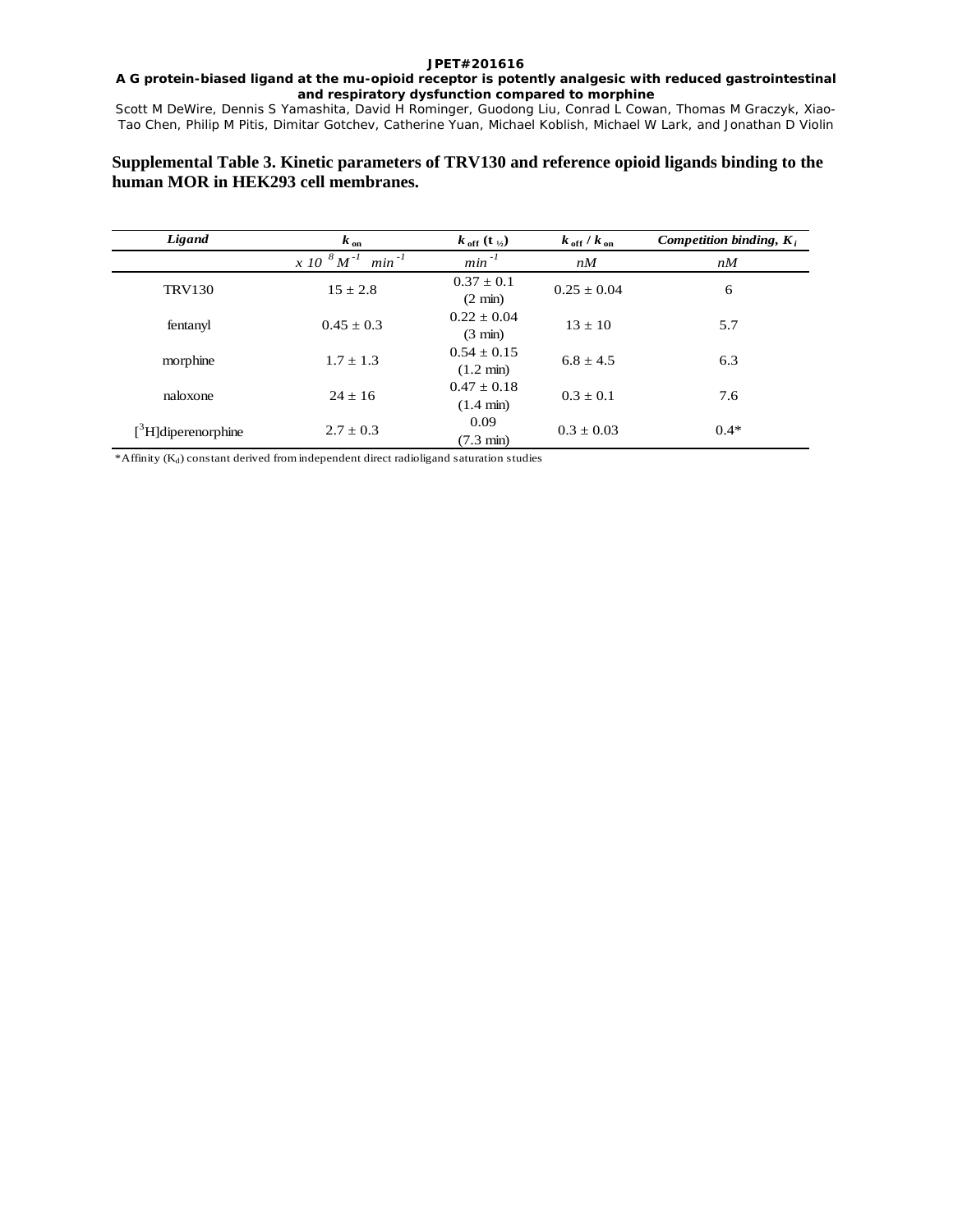# **A G protein-biased ligand at the mu-opioid receptor is potently analgesic with reduced gastrointestinal and respiratory dysfunction compared to morphine**

Scott M DeWire, Dennis S Yamashita, David H Rominger, Guodong Liu, Conrad L Cowan, Thomas M Graczyk, Xiao-Tao Chen, Philip M Pitis, Dimitar Gotchev, Catherine Yuan, Michael Koblish, Michael W Lark, and Jonathan D Violin

# **Supplemental Table 4. TRV130 is selective for the MOR. From greater than 120 targets including GPCRs, ion channels, transporters and enzyme targets evaluated, TRV130 only showed weak interaction at the receptors listed.**

| Receptor                        | $pIC_{50}$ | $pK_i$ | $K_i$ ( $\mu$ <i>M</i> ) | nH  |
|---------------------------------|------------|--------|--------------------------|-----|
| human $\alpha_{2C}$             | 5.0        | 5.5    | 3.O                      | 1.2 |
| human $D_{2S}$                  | 4.8        | 5.2    | 6.7                      | 0.7 |
| human $D_3$                     | 4.8        | 5.5    | 3.4                      | 0.9 |
| human 5-HT $_{14}$              | 5.7        | 5.9    | 1.2                      |     |
| rat $\sigma$ <sub>1 and 2</sub> | 5.9        | 6.0    |                          | 0.5 |

Agonist radioligands used for; hD<sub>2S</sub>, h5-HT<sub>1A</sub> and  $\sigma$  receptor assay s-[<sup>3</sup>H]-7-OH-DPAT, [<sup>3</sup>H]-8-OH-DPAT and [<sup>3</sup>H]-DTG, respectively Antagonist radioligands used for; ha<sub>2c</sub> and hD<sub>3</sub> receptor assays  $-\binom{3}{1}RX$  821002 and  $\binom{3}{1}$ methyl-spiperone, respectivley Ki values determined using Cheng and Prusoff correction, *nH* equals the Hill slope